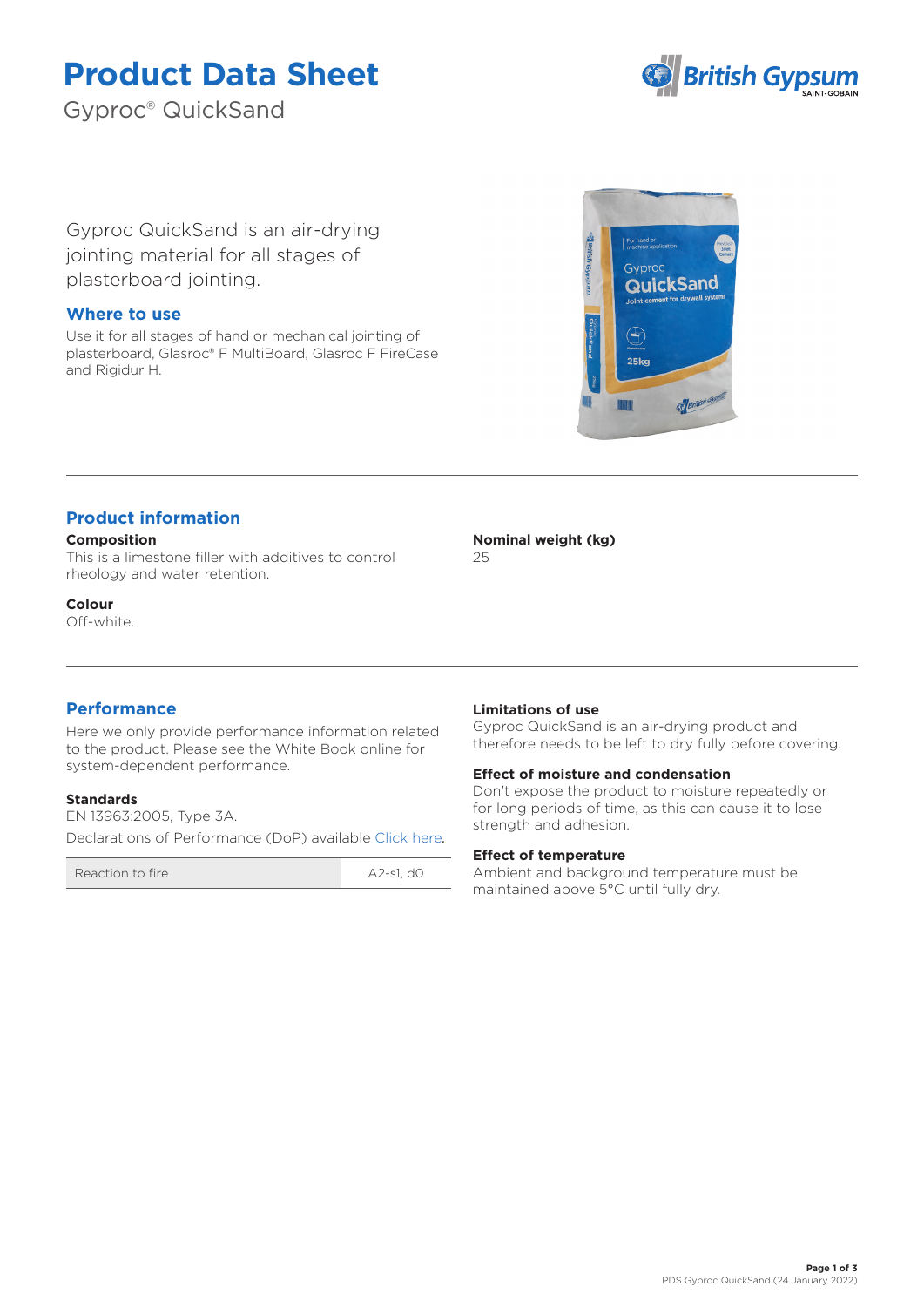# **Product Data Sheet**

Gyproc® QuickSand



# **Application**

#### **Background preparation: plasterboards**

Backgrounds should be reasonably dry, clean and dust-free.

#### **Mixing up**

Add Gyproc QuickSand gradually to clean water in a clean mixing vessel, stirring continuously until a smooth creamy consistency is achieved. Excessive mechanical mixing should be avoided and only low-speed mixers used. Allow to stand for at least 10 minutes and re-mix with a hand trowel before use.

#### **Applying to different substrates**

If using Gyproc QuickSand for all stages, apply to the joint to embed the tape and immediately overcoat to fully fill the tapered board edges. When dry, apply a second coat to feather out onto the board surface. When dry, apply a final coat, feathered out beyond the second.

If using as the finishing coat over Gyproc Joint Filler or Gyproc EasiFill, the procedure is similar with the exception that the Gyproc Joint Filler or Gyproc EasiFill can be overcoated when it has set but not fully dried. Procedures for finishing angle joints, screw spotting, etc. are similar.

If required, sand to a final finish when completely dry.

# **Painting and wallpapering**

#### **Painting**

Apply Gyproc Drywall Primer as soon as practicable after sanding, in preparation for painting.

#### **Wallpapering**

Apply Gyproc Drywall Sealer as soon as practicable after sanding, in preparation for applying wallcoverings.

#### **Tiling**

Not suitable as a background for direct application of tiles.

#### **Snagging and minor repairs**

Minor scratches and dents can be repaired by filling with a new application of Gyproc QuickSand before redecoration.

| Working time: maximum                        | Not applicable; this is an<br>air-drying and hardens only<br>on evaporation of water. |
|----------------------------------------------|---------------------------------------------------------------------------------------|
| Set time: minimum                            | Not applicable; this is an<br>air-drying and hardens only<br>on evaporation of water. |
| Finsh time: minimum                          | Not applicable; this is an<br>air-drying and hardens only<br>on evaporation of water. |
| Minimum recommended<br>time before recoating | Wait until product is fully dry                                                       |
| Water requirements per bag<br>(litres)       | 12 25                                                                                 |